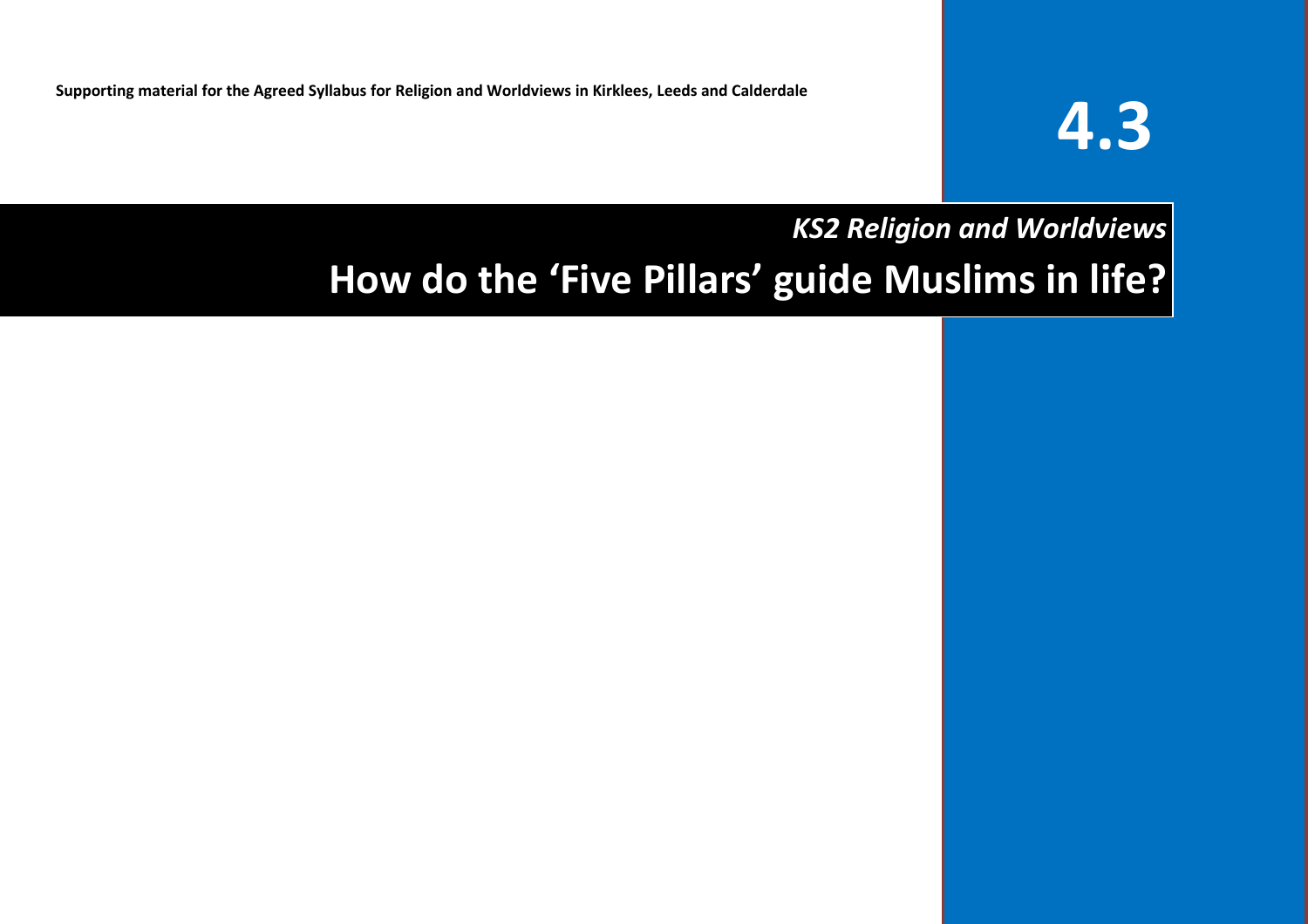# **KS2 Religion and Worldviews 4.3 How do the Five Pillars guide Muslims in life?**

**About this unit:** The unit of study includes work on Muslim beliefs and practices, including the belief in Allah and the importance of the Prophet Muhammad (peace and blessings be upon him). It expands and develops learning about the Five Pillars of Islam as a way of focusing on key beliefs for Muslims. Pupils will learn about some key teachings and consider how these reflect and affect the values and lives of believers. They will explore Muslim responses to ultimate questions and moral decisions, recognising their varied and different responses to these. They should learn and draw on specific religious language related to Islam.

**Where this unit fits in:** This unit of work continues on from work studied at KS1. The unit supports the agreed syllabus in Leeds, Kirklees and Calderdale which require the RE curriculum to include the study of Religion, Philosophy and Ethics. This unit primarily supports learning about Aim A of the syllabus covering Religious Studies. Specifically, it supports these elements of the syllabus:

A. Investigate the beliefs and practices of religions and other world views, including:

- 1. Beliefs and authority: core beliefs and concepts; sources of authority including written traditions and leaders;
- 2. Worship and Spirituality: how individuals and communities express belief, commitment and emotion.

**The religion studied in this unit:** Islam

**Estimated teaching time for this unit:** Material in this unit covers 6-8 hours of teaching, though it could be extended or subdivided as appropriate. Teachers may wish to select or supplement activities suggested. The sections are not necessarily designed to cover one single lesson but are organised in progression of learning.

#### **Acknowledgements**

Unit written by Siobhan Brady and Fatima Mamaniyat for the West Yorkshire RE Hub. Sources have been checked but if we have inadvertently omitted to attribute origins or fulfil any copyright requirements please contact [learning@kirklees.gov.uk](mailto:contact%20learning@kirklees.gov.uk) so we can rectify this.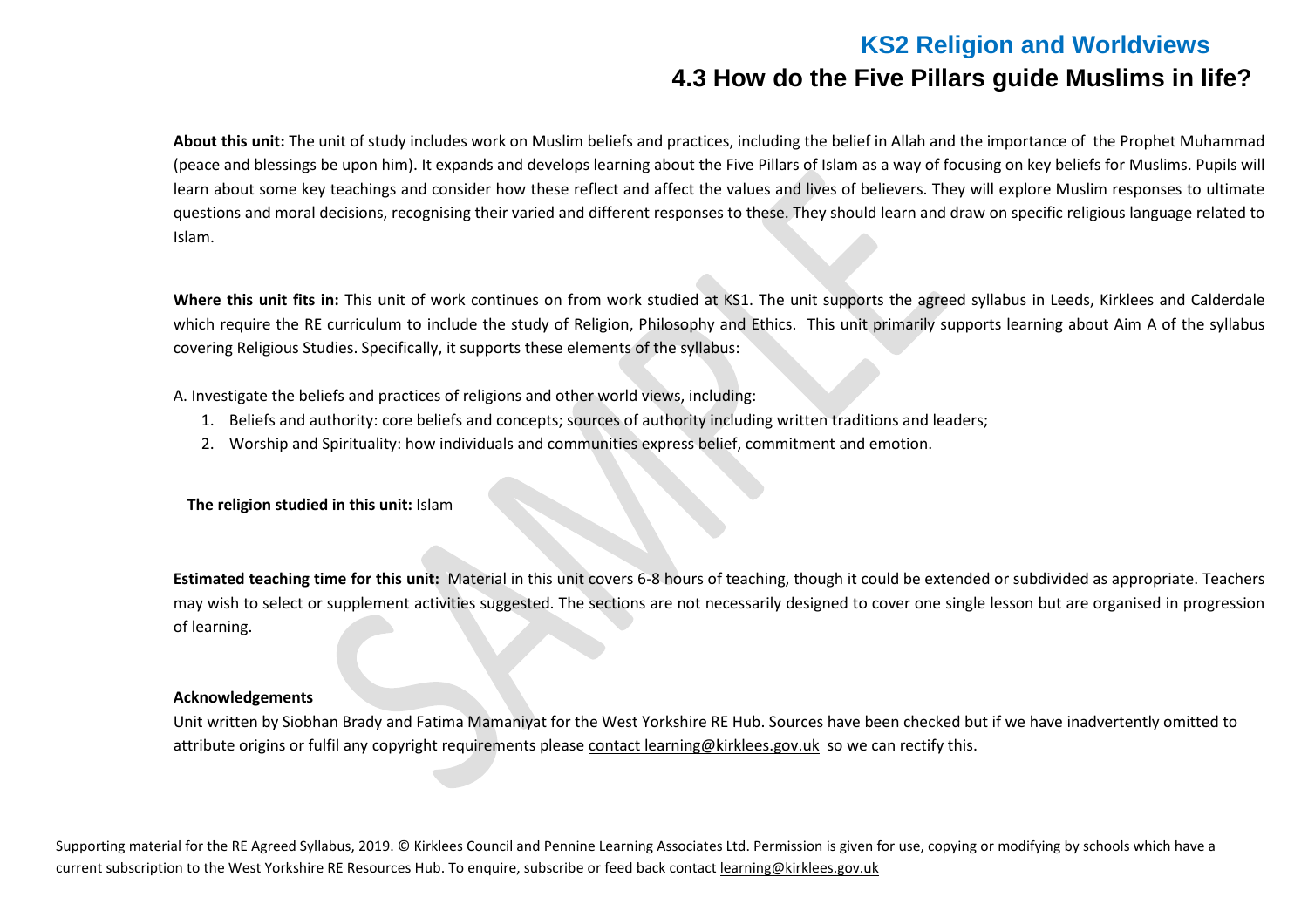# **KS2 Religion and Worldviews**

# **4.3 How do the Five Pillars guide Muslims in life?**

| Vocabulary                                                                                                                                                                                                                                                                                                                                                                                                                                                                                                                                                                                                                                                                                                                                                                                                                                                                        | <b>Resources</b>                                                                                                                                                                                                                                                                                                                                                                                                                                                                                                                                                                                                                                                                                                                                                                   |
|-----------------------------------------------------------------------------------------------------------------------------------------------------------------------------------------------------------------------------------------------------------------------------------------------------------------------------------------------------------------------------------------------------------------------------------------------------------------------------------------------------------------------------------------------------------------------------------------------------------------------------------------------------------------------------------------------------------------------------------------------------------------------------------------------------------------------------------------------------------------------------------|------------------------------------------------------------------------------------------------------------------------------------------------------------------------------------------------------------------------------------------------------------------------------------------------------------------------------------------------------------------------------------------------------------------------------------------------------------------------------------------------------------------------------------------------------------------------------------------------------------------------------------------------------------------------------------------------------------------------------------------------------------------------------------|
| In this unit, Pupils will have an opportunity to use words<br>and phrases related to:                                                                                                                                                                                                                                                                                                                                                                                                                                                                                                                                                                                                                                                                                                                                                                                             | Some supporting resources are included in the folder accompanying this unit.                                                                                                                                                                                                                                                                                                                                                                                                                                                                                                                                                                                                                                                                                                       |
| Allah<br>$\bullet$<br>Prophet Muhammad (peace and blessings be upon him)<br>$\bullet$<br>Qur'an<br>$\bullet$<br>Hadith (recorded actions and sayings of the Prophet<br>$\bullet$<br>Muhammad (pbuh)<br>Shahadah (testimony of faith/belief)<br>$\bullet$<br>Salaah (Arabic)<br>$\bullet$<br>Sawm (fasting)<br>$\bullet$<br>Ramadhaan (the month of fasting)<br>$\bullet$<br>Zakaah (obligatory almsgiving)<br>$\bullet$<br>Hajj (pilgrimage)<br>$\bullet$<br>Mecca/Makkah<br>$\bullet$<br>Akhirah (the afterlife)<br>$\bullet$<br>Sunnah (the way of the Prophet Muhammad pbuh)<br>$\bullet$<br>Shari'ah (Islamic law)<br>$\bullet$<br>Eid ul Fitr (Eid that follows after Ramdhaan)<br>$\bullet$<br>Eid ul Adha (Eid that follows the Hajj pilgrimage)<br>$\bullet$<br>Qiblah - direction of prayer<br>$\bullet$<br>Sadaqah - voluntary charity<br>$\bullet$<br>Wudhu - Ablution | Visitors and visits to places of worship may be arranged locally where possible, a list is provided here:<br>www.penninelearning.com<br>Artefacts can be borrowed locally or bought from, for example:<br>Articles of Faith http://www.articlesoffaith.co.uk/<br>The Islamic Establishment http://www.theislamicestablishment.com/<br>Useful websites include:<br>Truetube You will need to create a free account to access this website<br>https://www.truetube.co.uk<br><b>BBC Islam class clips</b><br>http://www.bbc.co.uk/education/topics/zpdtsbk/resources/1<br><b>BBC Religion</b><br>http://www.bbc.co.uk/religion/religions/islam/<br>Any planning and resources that bear the name of Allah, Qur'anic verses etc should be cross-shredded after<br>use before disposal. |
|                                                                                                                                                                                                                                                                                                                                                                                                                                                                                                                                                                                                                                                                                                                                                                                                                                                                                   |                                                                                                                                                                                                                                                                                                                                                                                                                                                                                                                                                                                                                                                                                                                                                                                    |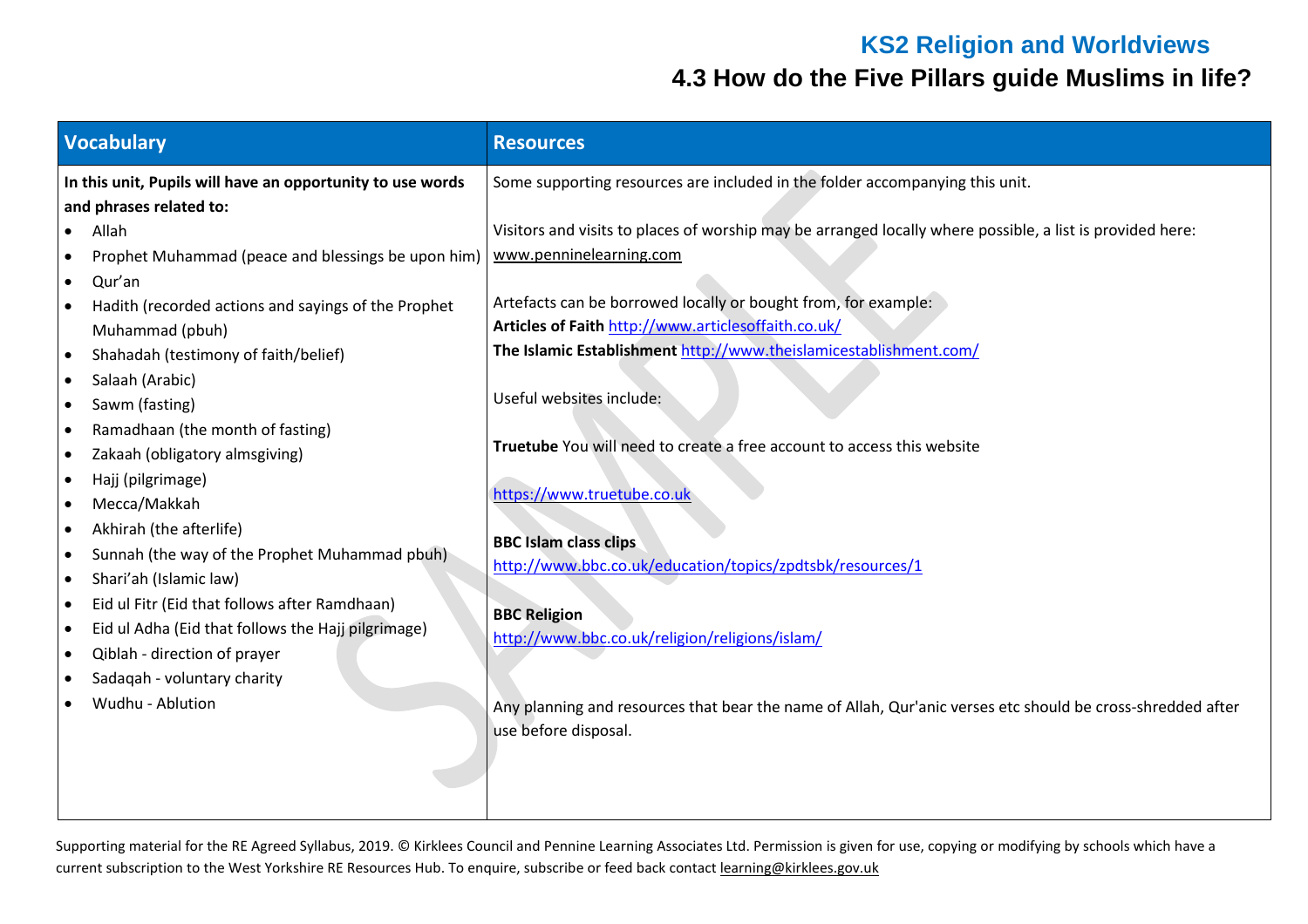# **KS2 Religion and Worldviews 4.3 How do the Five Pillars guide Muslims in life?**

| <b>EXPECTATIONS</b> – informed by ongoing assessment throughout the unit:                                                                                                            |                                                                                                                                                                                                                                                                                                                                                  |                                                                                                                                                                                                                                                                                                                                                                  |  |  |
|--------------------------------------------------------------------------------------------------------------------------------------------------------------------------------------|--------------------------------------------------------------------------------------------------------------------------------------------------------------------------------------------------------------------------------------------------------------------------------------------------------------------------------------------------|------------------------------------------------------------------------------------------------------------------------------------------------------------------------------------------------------------------------------------------------------------------------------------------------------------------------------------------------------------------|--|--|
| Pupils working towards the age related<br>expectations for Year 4 will be able to:                                                                                                   | Pupils working at the age related expectations<br>for Year 4 will be able to:                                                                                                                                                                                                                                                                    | Pupils who are deepening and widening their<br>knowledge and understanding might also:                                                                                                                                                                                                                                                                           |  |  |
| Recognise some of the key teachings of<br>Islam;<br>Make links with the ways beliefs can affect<br>decisions;<br>Give reasons on how being a Muslim can<br>effect a believer's life. | Describe and explain key teachings of<br>$\bullet$<br>Islam and the different ways these are<br>interpreted by believers;<br>Describe and show understanding of<br>$\bullet$<br>how Muslim beliefs impact in a variety<br>of ways on the life and decisions of<br>believers;<br>Explain how the pilgrimage of Hajj can<br>affect a Muslims life. | Research and interpret Muslim beliefs and<br>practices, explaining these coherently and<br>clearly;<br>Investigate different approaches to Muslim<br>beliefs, offering evidence for their views and<br>interpretations;<br>Investigate and evaluate Islam in the modern<br>world and the impacts this has on the lives of<br>believers and that of nonbelievers. |  |  |

#### **ASSESSMENT SUGGESTIONS**

Create an Islam box of items that are important to Muslims, pupils should include a fact card with each artefact explaining its importance to Muslims.

#### **CONTRIBUTION TO SMSC DEVELOPMENT**

Opportunities for **spiritual development** come from thinking about the ways Muslims show their commitment to God, and looking for links to their own lives.

Opportunities for **moral development** should demonstrate how the pillars of Islam have a positive impact on the wider world.

Opportunities for **cultural development** come from considering where Muslims live and worship and their place in the UK and local area today, with the opportunity to meet and engage with someone from the local Muslim community.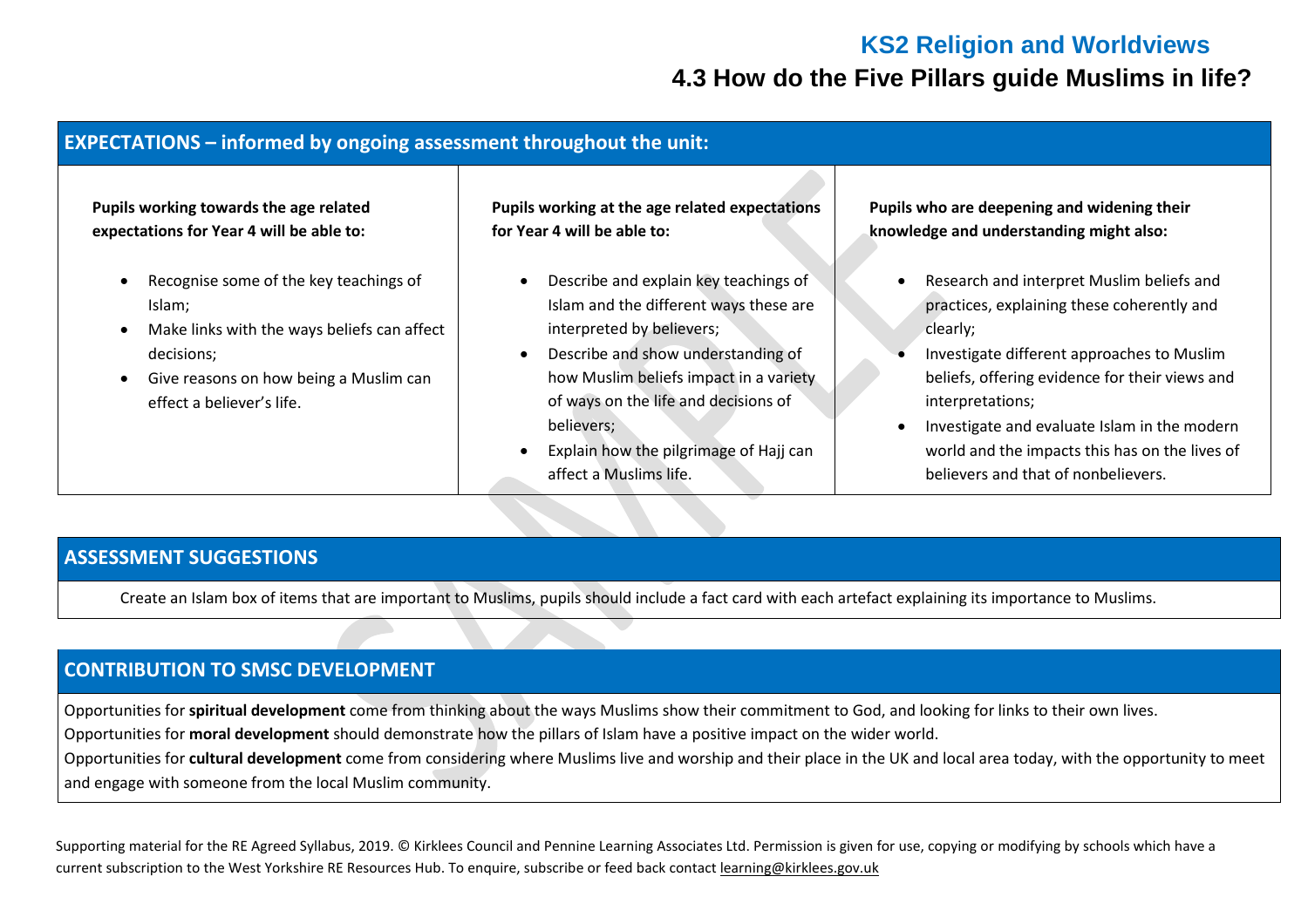# **KS2 Religion and Worldviews 4.3 How do the Five Pillars guide Muslims in life?**

| <b>Key</b>       | <b>Learning</b>   |                                                                                     |                         | <b>Resources</b>              |
|------------------|-------------------|-------------------------------------------------------------------------------------|-------------------------|-------------------------------|
|                  |                   | <b>Teaching and Learning Opportunities</b>                                          | <b>Learning</b>         |                               |
| <b>Questions</b> | <b>Objectives</b> |                                                                                     | <b>Outcomes</b>         |                               |
|                  | <b>Pupils:</b>    |                                                                                     | <b>Pupils:</b>          |                               |
|                  |                   | Ask pupils to create a spidergram containing information about what they            |                         |                               |
| What do we       | Understand        | know about Islam. Provide pupils with key areas to write about such as 'God,        | Research the meaning    | Artefacts can be borrowed     |
| already know     | some              | Key beliefs, Leaders, Important people and places, Holy book, Festivals' if         | and significance of a   | locally or bought from        |
| about Islam?     | important         | needed. As pupils study different sections of the unit, ask pupils to revisit their | Muslim artefact         | specialist organisations (see |
|                  | features of       | spider gram and add key words to it.                                                |                         | Resources list on page 3 of   |
| What are some    | Islam             |                                                                                     | Learn and explain key   | this document).               |
| of the most      |                   | Divide the class into small groups, providing each group with a different Islamic   | words for the unit      |                               |
| important        | Grasp the         | artefact. Pupils to work in groups to investigate the meaning and significance      |                         | Resource: 'Keywords'          |
| features of      | meaning of        | of their artefacts. Encourage pupils to write down questions if they are unsure     | Design a spidergram     | PowerPoint                    |
| Islam?           | some of the key   | about their artefact. All groups to share their artefact and ideas with the other   | with key facts and      |                               |
|                  | words             | groups.                                                                             | words about Islam       | Islam at a glance:            |
|                  |                   |                                                                                     |                         | http://www.bbc.co.uk/religi   |
|                  |                   | Watch a clip about Islam such as                                                    | Create a class glossary | on/religions/islam/ataglanc   |
|                  |                   | https://www.truetube.co.uk/film/alien-abduction-islam                               | book with Islamic       | e/glance.shtml                |
|                  |                   | After watching ask pupils to add key points on to their spidergram. Pupils          | vocabulary              |                               |
|                  |                   | should be starting to build up a spider diagram of key beliefs, facts, terms and    |                         |                               |
|                  |                   | ideas.                                                                              |                         |                               |
|                  |                   | Give each pupil a post-it and ask them to write a sentence – one important fact     |                         |                               |
|                  |                   | - they have learnt about Islam today. Encourage pupils to use the correct           |                         |                               |
|                  |                   | vocabulary. Some pupils could share their fact with the rest of the class.          |                         |                               |
|                  |                   | Prepare a class glossary of some key terms for use during the unit.                 |                         |                               |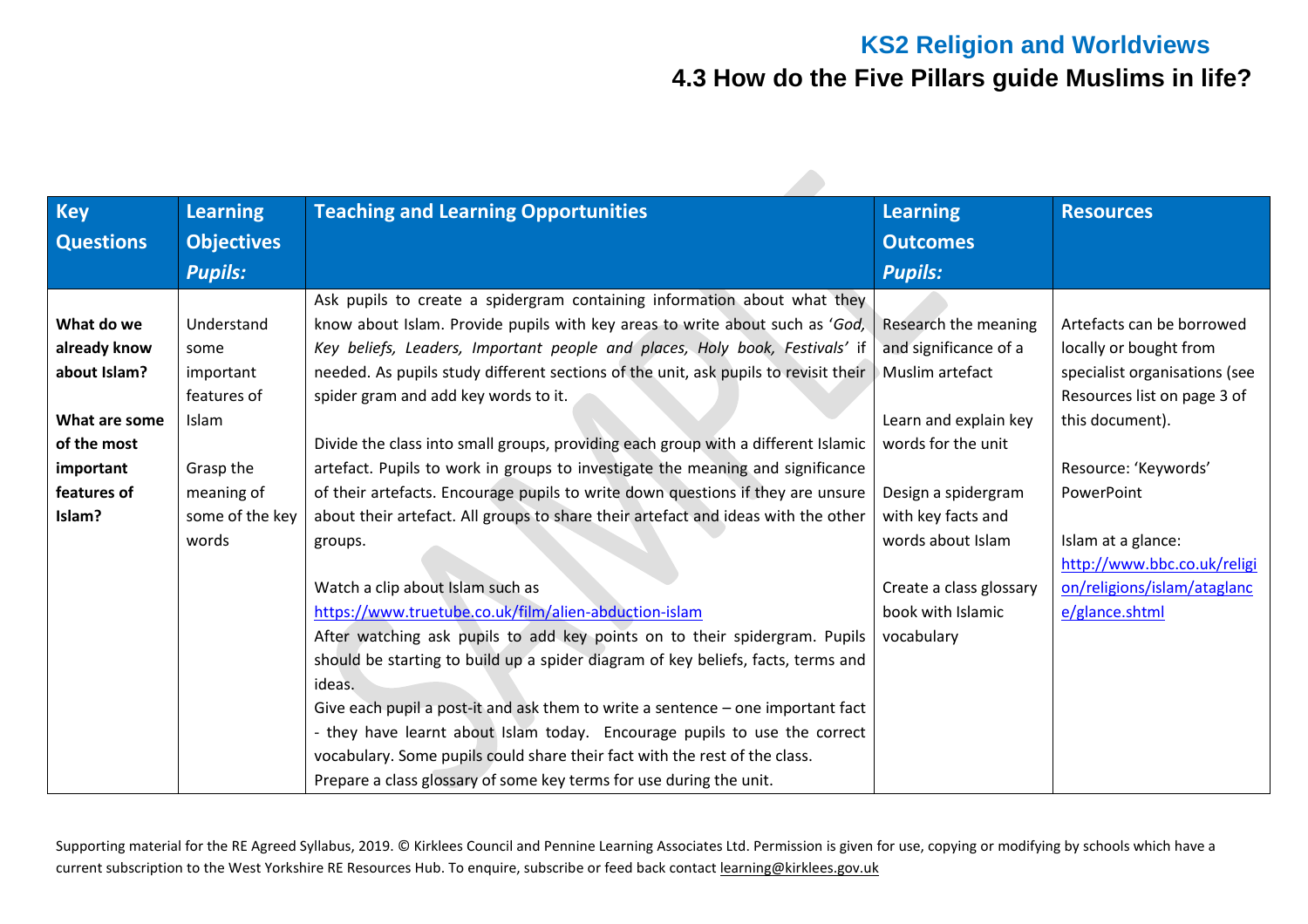# **KS2 Religion and Worldviews**

# **4.3 How do the Five Pillars guide Muslims in life?**

| <b>Key</b>                                                                                                              | <b>Learning</b>                                                                                                                                                   | <b>Teaching and Learning Opportunities</b>                                                                                                                                                                                                                                                                                                                                                                                                                                                                                                                                                                                                                                                                                                                                                                                                                                                                                                          | <b>Learning</b>                                                                                                                                                                                       | <b>Resources</b>                                                                                                                                                                         |
|-------------------------------------------------------------------------------------------------------------------------|-------------------------------------------------------------------------------------------------------------------------------------------------------------------|-----------------------------------------------------------------------------------------------------------------------------------------------------------------------------------------------------------------------------------------------------------------------------------------------------------------------------------------------------------------------------------------------------------------------------------------------------------------------------------------------------------------------------------------------------------------------------------------------------------------------------------------------------------------------------------------------------------------------------------------------------------------------------------------------------------------------------------------------------------------------------------------------------------------------------------------------------|-------------------------------------------------------------------------------------------------------------------------------------------------------------------------------------------------------|------------------------------------------------------------------------------------------------------------------------------------------------------------------------------------------|
| <b>Questions</b>                                                                                                        | <b>Objectives</b>                                                                                                                                                 |                                                                                                                                                                                                                                                                                                                                                                                                                                                                                                                                                                                                                                                                                                                                                                                                                                                                                                                                                     | <b>Outcomes</b>                                                                                                                                                                                       |                                                                                                                                                                                          |
|                                                                                                                         | <b>Pupils:</b>                                                                                                                                                    |                                                                                                                                                                                                                                                                                                                                                                                                                                                                                                                                                                                                                                                                                                                                                                                                                                                                                                                                                     | <b>Pupils:</b>                                                                                                                                                                                        |                                                                                                                                                                                          |
| How did Islam<br>start?<br>Who is the<br>Prophet<br><b>Muhammad</b><br>(pbuh) and why<br>is he important<br>to Muslims? | Understand<br>some<br>important<br>features of<br>Islam<br>Consider the<br>origins of Islam<br>Explain the<br>importance of<br>the Prophet<br>Muhammad<br>(pbuh). | Show a map of the world and ask pupils to guess where Islam originated. Clue:<br>Put a compass above the UK and explain that Muslims pray facing South East<br>towards where Islam originated.<br>Show pupils where Saudi Arabia is using Google Maps - some pupils may need<br>to be told where it is in relation to other countries.<br>Ask pupils who they think Islam started with (Teacher note: it started with the<br>First Man & Woman, Aadam and his wife Hawaa pbut - see the Islamic<br>Creation story for further details - and was sealed by the final Prophet of Islam,<br>Muhammad pbuh).<br>Watch https://www.truetube.co.uk/film/how-islam-began-ten-minutes to<br>learn the story of the Prophet Muhammad (pbuh).<br>Pupils to complete a feelings graph of the Prophet Muhammad (pbuh)'s life.<br>This will help identify key moments in his life.<br>Extension: Pupils to create sentences about Prophet Muhammad (pbuh)'s life | Find Saudi Arabia on<br>various maps of the<br>world.<br>Create a feelings graph<br>of the Prophet<br>Muhammad (pbuh)'s<br>life.<br>Complete sentences<br>about Prophet<br>Muhammad (pbuh)'s<br>life. | Pupil's spidergram from<br>Lesson 1<br>Class glossary from Lesson 1<br>Visitor opportunity: Invite a<br>Muslim in to explain why<br>the Prophet Muhammad<br>(pbuh) is important to them. |
|                                                                                                                         |                                                                                                                                                                   | using the feelings graph.                                                                                                                                                                                                                                                                                                                                                                                                                                                                                                                                                                                                                                                                                                                                                                                                                                                                                                                           |                                                                                                                                                                                                       |                                                                                                                                                                                          |